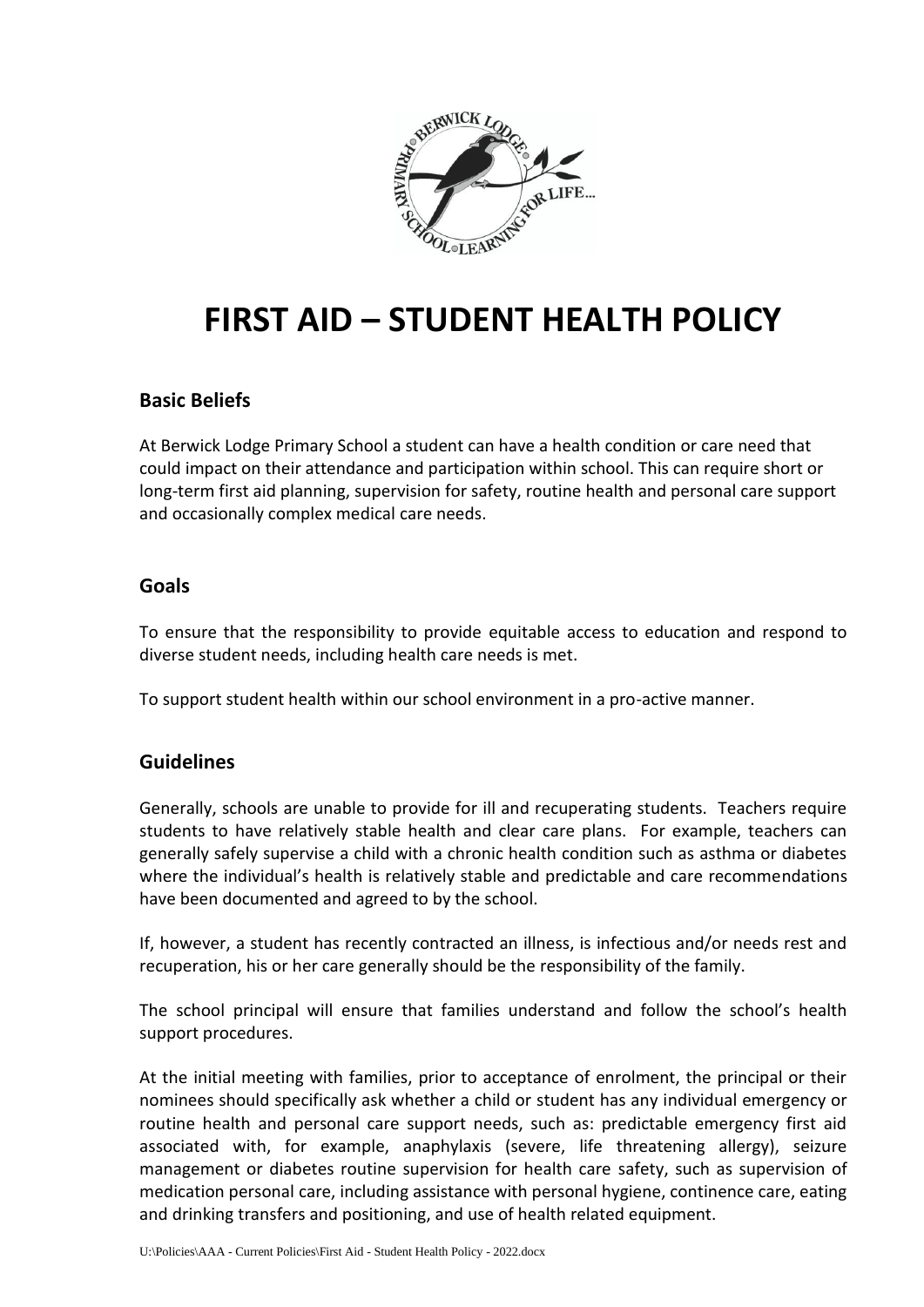Parents/carers are primarily responsible for the health and wellbeing of their children.

The school principal will ensure that allocation of staff duties anticipates predictable short and long-term health support needs of children and students in their care.

First Aid support in the school will be provided in response to unpredictable illness or injury.

Our school has procedures for supporting student health for students with identified health needs and will provide a basic first aid response to ill or injured students due to unforeseen circumstances and requiring emergency assistance.

The first-aider will seek emergency assistance in situations where his or her training is not sufficient to keep the student safe. First aid trained staff should not have to wait for parent or guardian approval to take this emergency action. Delays could compromise safety. The firstaider should, however, notify the child's or student's emergency contact person as a matter of priority to inform him or her of the action taken. School procedures should ensure parents/carers are aware of, and accept, this policy with its associated obligation for payment by families for ambulance and other emergency services.

It is the principal's responsibility to:

- alert families to the need for health care plans if children or students need individual support
- develop, monitor and review the school's health support procedures
- manage health support planning
- involve relevant teachers in health support planning
- manage confidentiality
- ensure staff training requirements are fulfilled
- ensure delegated staff responsibilities reflect duty statements
- ensure facility standards are met
- be aware of health care services which visit the school
- manage archives of documented information

If there is an indication that individual health care may be needed by a student, the parent/carer should be asked to provide a health care plan, written by a relevant health professional. The care plan should document recommended emergency and routine health and personal care support for the child or student. Information about medical conditions (such as asthma, epilepsy and incontinence) must be provided by a doctor or, in some cases, a clinical nurse consultant working under the direction of a doctor. A therapist (for example, a physiotherapist or a speech pathologist) will usually document information about therapeutic such as transfers and positioning, and mealtime assistance.

Some students will have a health care need identified after enrolment. The same steps should be followed. An interim health support plan might be needed.

It is the responsibility of parents/carers to:

- provide relevant health care information to the school
- liaise with health professionals to provide care plans which create minimum disruption to learning programs